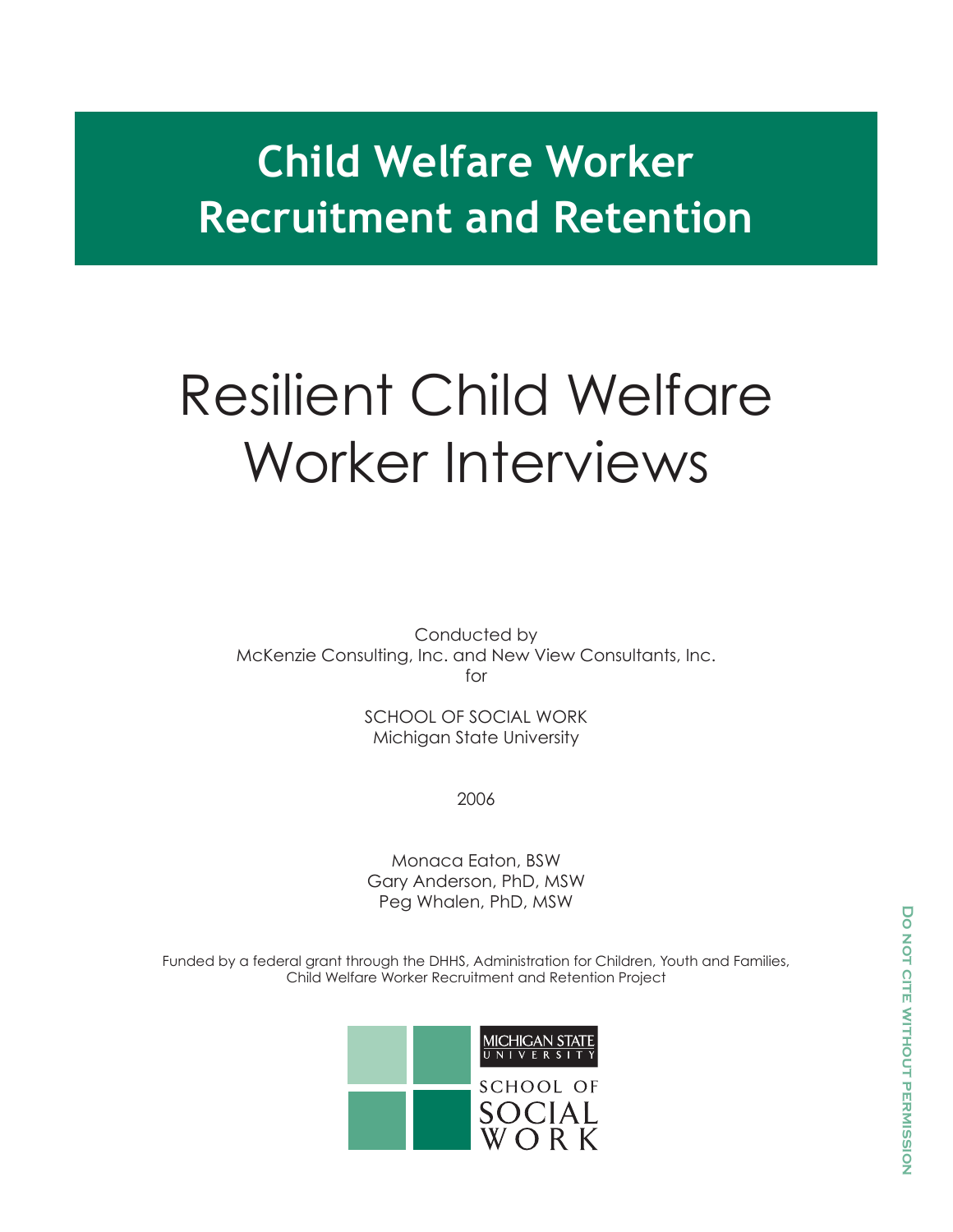# Table of contents

| Background                                          | ii |
|-----------------------------------------------------|----|
| $Process \ldots \ldots \ldots \ldots \ldots \ldots$ | 1  |
| Sample                                              | 2  |
| $Respones \ldots \ldots \ldots \ldots \ldots$       | З  |
| Child welfare resilience 3                          |    |
| Supervision and mentoring 5                         |    |
| Agency qualities 7                                  |    |
| Retention of others 9                               |    |
| Individual experiences<br>at agency 10              |    |
| Child welfare training<br>recommendations 12        |    |
| Summary and conclusion                              | 13 |

# Background

S uccess in recruiting and retaining qualified child welfare staff is directly related to the goals of Michigan's child welfare system and our hopes for children and families. The ability to assure the safety of children is anchored in the quality of the professionals who perform child welfare services. The best formulated protocols or programs are compromised without the supervisory skills that contribute to a positive work environment resulting in the recruitment, selection and retention of competent, committed staff. Worker turnover results in lost planning momentum, lost knowledge and broken relationships, jeopardizing permanency planning for children in the child welfare system. A succession of workers compounds attachment and relationship challenges for the child who already faces difficulties due to abuse and/or neglect. Although the primary reasons for addressing recruitment and retention of child welfare workers is the impact on child safety, permanency and well-being, there are other high costs for child welfare organizations to consider. Costs of continually recruiting and training workers and inefficiencies due to the loss of experienced workers are very expensive for child welfare agencies. The quality of the workforce is central to achieving the objectives of the child welfare system.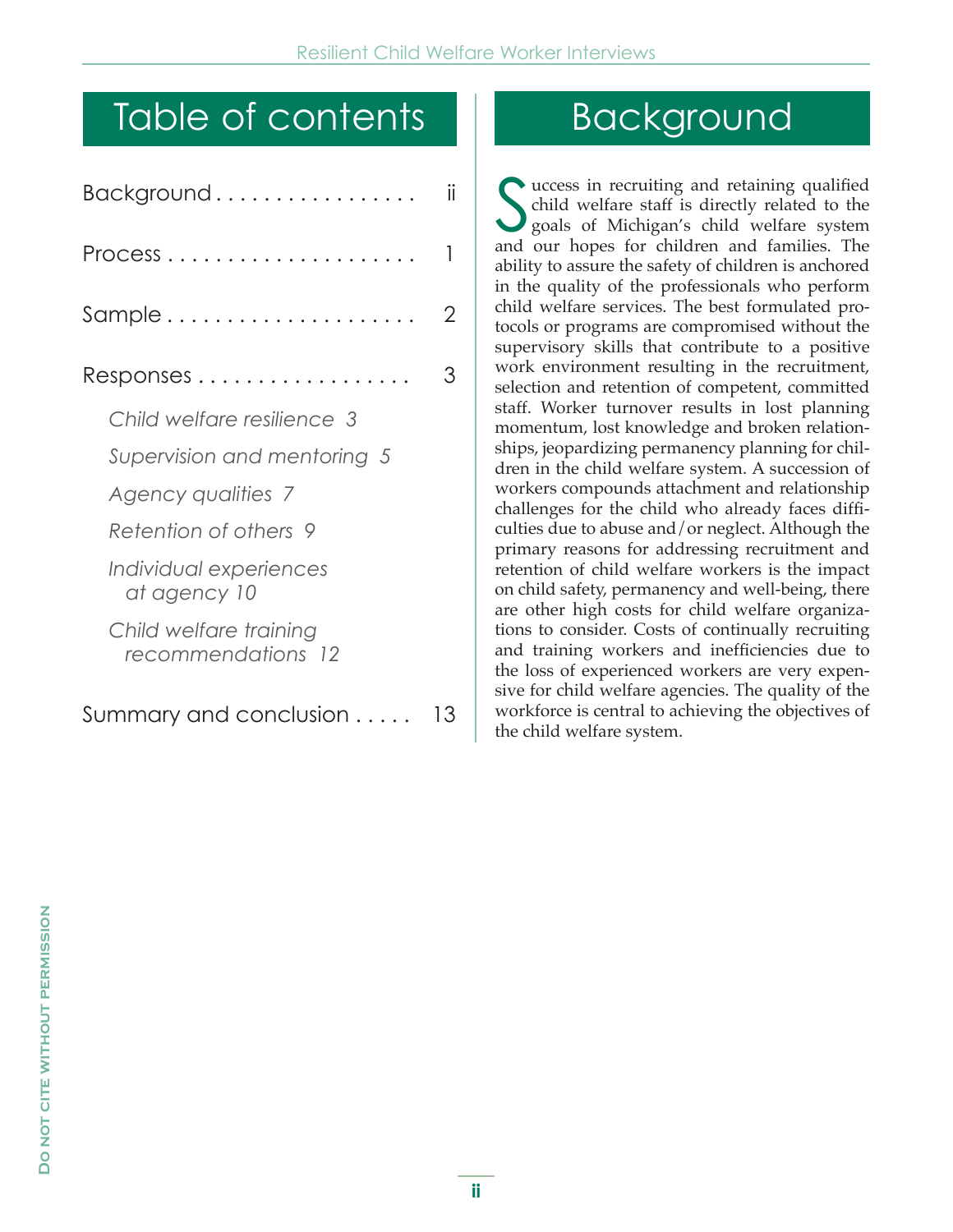# Process

wenty-one telephone interviews were conducted between mid-April and June 2004. The Michigan Federation for Children and Families corresponded with supervisors and directors wenty-one telephone interviews were conducted between mid-April and June 2004. The Michigan Federation for Children and Famiof public and private child welfare agencies across the state of Michigan and requested that these agency leaders identify resilient child welfare supervisors and frontline workers as potential participants for the telephone interviews. Fiftyseven potential participants were identified as resilient child welfare workers, defined as effective, caring individuals who had been working in the child welfare field for three years or more.

 Within the time frame of the study and to gain responses from a variety of agencies, 21 workers identified as resilient participated in telephone interviews. The 21 workers were selected from 17 different agencies (two workers were selected from each of four agencies). The telephone interviews ranged from approximately 60 to 90 minutes in length. Each interview asked the informant to answer the following open-ended questions as well as provide brief demographic and education/training information.

### Child welfare resilience

- 1. Why did you choose to work in child welfare?
- 2. What are the reasons you stay in your current position?
- 3. What is it about you and the way you do your job that keeps you motivated?
- 4. Please describe any significant experiences in your child welfare career that have kept you involved in the field.
- 5. Describe any mentoring or coaching you personally experienced.

### Supervision and mentoring

- 1. Describe a time when you mentored or coached someone.
- 2. Describe any mentoring or coaching you personally experienced.
- 3. Describe the best supervisor you have ever had in your child welfare experience.
- 4. What supervisory approach or style helps you do your best work?
- 5. In your opinion, what are the three most important qualities supervisors need to possess to maintain positive motivation?

## Agency qualities

- 1. Please tell me about what most attracted you to work in your current agency?
- 2. Describe those experiences with your agency that reinforce your sense that this is a good place to work.
- 3. Please give some concrete examples of how your agency supports you.
- 4. Please explain the role your work group plays in how well you feel supported in your work.

## Retention of others

- 1. In your opinion, what are the primary reasons that employees leave your agency?
- 2. What might improve retention of staff in your agency?

#### Individual experiences at agency

- 1. Do you feel emotionally and physically safe at work?
- 2. What are the top stressors of your job?
- 3. Do you feel you are able to maintain a balance between your work and personal life?
- 4. Do you experience a sense of connection and belonging at work?

#### Child welfare training recommendations

- 1. Please describe those courses or educational experiences that best prepared you for your work in child welfare.
- 2. What would you have liked to have had more of in your formal educational experience to better prepare you for your work in child welfare?
- 3. Tell me about the most helpful training you have received.
- 4. What type of child welfare training would you like to see more of and why?
- 5. In your opinion, what curriculum content is absolutely necessary to improve supervisor's and program manager's recruitment and retention of child welfare staff?
- 6. In your opinion, what is the best way to deliver this training?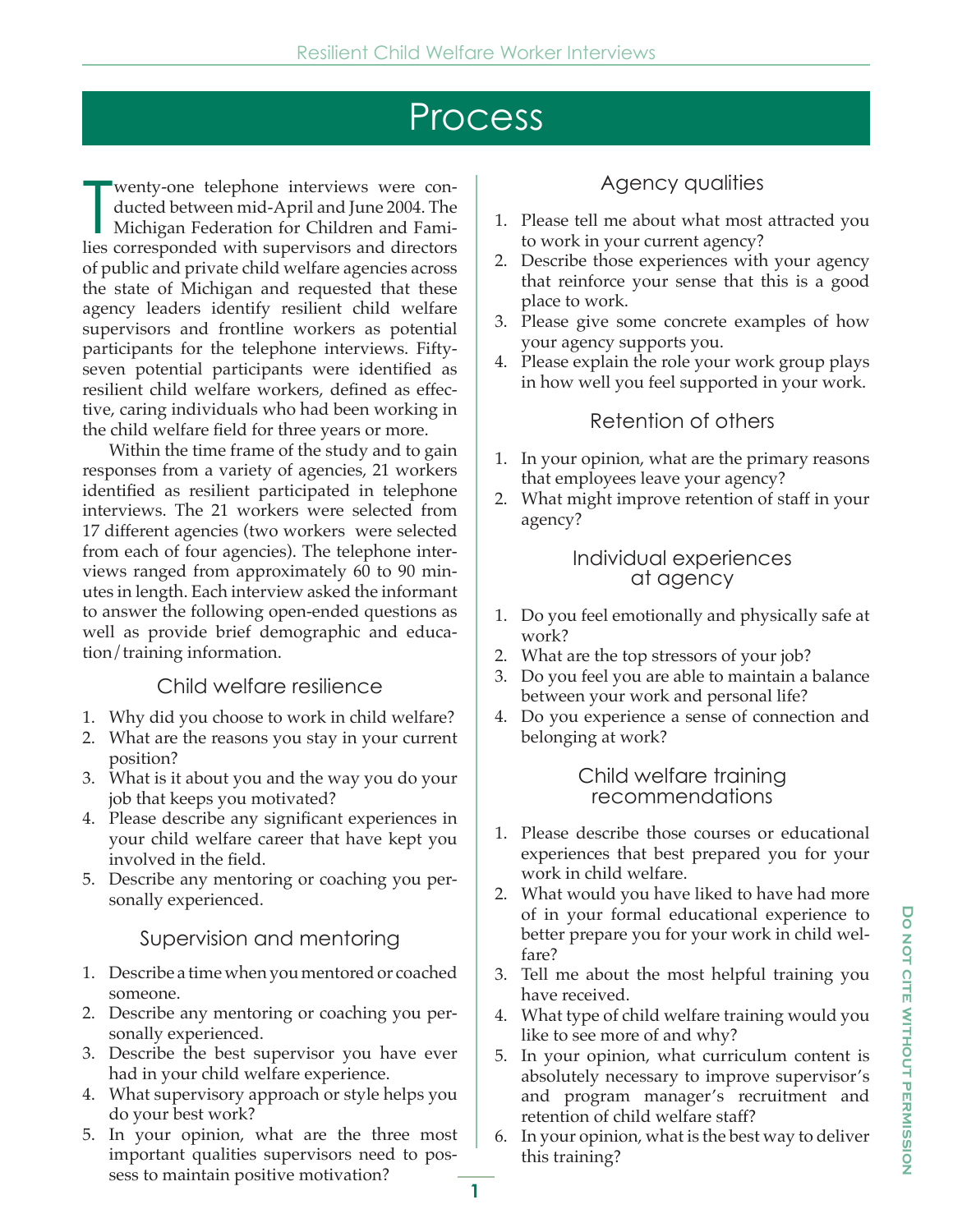# Sample

hone interviews were conducted with 21 of 57 child welfare workers identified by agency administrators or supervisors as being resilient workers. A number of agencies identified three or more resilient workers. Generally, one worker per agency was randomly selected to be interviewed. These workers responded to phone calls or messages requesting their participation in the interviews. Interviews were conducted by experienced consultants and ranged in length between 60 and 90 minutes. A few interviews were conducted in segments of two or three shorter, partial interviews; however, these sessions totaled no more than 90 minutes.

 Of the 21 informants, the majority worked in foster care  $(n=12)$ , followed by adoption  $(n=5)$ , and then residential care (n=4). Slightly over half (n=11) were frontline workers, with another nine child welfare supervisors and one individual described as holding another unspecified position. Interviewees' length of time in child welfare ranged from three years to 23 years, with an average of 11.75 years and a standard deviation of just over five and one-half years (SD=5.6).

 Years of employment within their current agency ranged from two and one-half years to 18 years, with an average of eight years and four months (M=8.3), and a standard deviation of nearly four and three-quarters years (SD=4.7). The distributions of both years in child welfare and years working for current agency were normally distributed. Sizes of agencies, based on number of employees, ranged from less than 25 up to 150. Seven informants described their agency as relatively small, i.e., less than 25 employees, followed by five respondents from agencies with between 25 and 50 employees. Four informants were working in agencies with 51 to 100 employees, and five more were employed in agencies with 100 to 150 workers. No one was from an organization with more than 150 employees.

 Six men and 15 women participated in the interviews. Their ages ranged from 26 to 61, with an average age of 38.25 and standard deviation of nearly eight and three-quarters (SD=8.7). The distribution of ages was slightly positively skewed.

The majority of participants were white (n=17), with four African-Americans included among interviewees. No other racial/ethnic minorities were represented in the sample. Twenty of the 21 interviewees provided education information. Of these 20, one indicated having a degree other than a BA/BS/BSW or master's degree but did not specify the type of degree or degree-granting institution. For the remaining 19 interviewees, 11 reported only having a BA/BS degree. Four reported only holding a BSW degree. Three individuals held MSW degrees with a BA/BS from a discipline other than social work. One individual had both a BSW and MSW degree. For 15 participants, their current job was their family's primary source of income. Six respondents reported holding a second job to supplement their income, three of which also were social work jobs, and three were outside social work.

 Interviewees worked in a variety of counties throughout the Lower Peninsula of Michigan. Five identified mid-Michigan or south central counties, and another five named southwest Michigan counties. The majority worked in counties within the southeast region of the state. No interviews were conducted with child welfare workers from Michigan's northern Lower Peninsula or from the Upper Peninsula.

 This study was viewed as a preliminary step toward: (1) building our knowledge of the factors that contribute to recruiting competent and committed workers and retaining well-qualified staff; (2) developing curriculum and delivering training that is relevant to recruitment and retention; and (3) working with individual agencies to address their interests related to recruitment and retention.

 The comments from the interviewees are reported here without detailed connections between the observations and the role or identity of the person interviewed. The answers to the questions are the opinions and observations of the individuals. This report contains the concise and summarized responses to the interview questions. There is an attempt to identify the most commonly reported responses as well as the range of responses to the questions.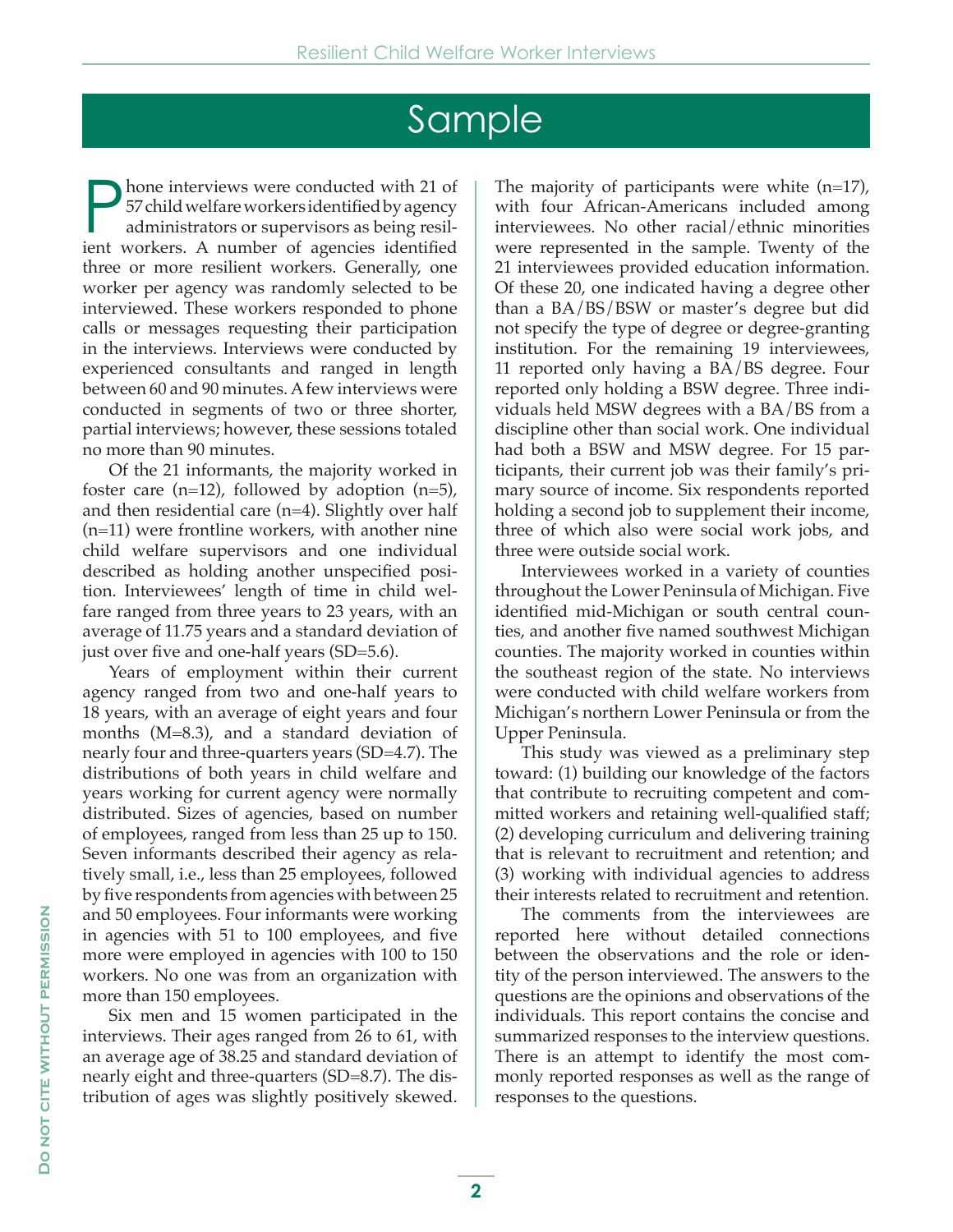# Responses

# Child welfare resilience

#### **Question 1:** Why did you choose to work in child welfare?

Many respondents cited early exposure to human services and helping fields as the initiator of their interest to work in not only social work but also child welfare. This exposure took on multiple forms such as educational experiences, volunteer work and personal involvement.

 Undergraduate internships and volunteer work created, as well as confirmed, a desire to work in child welfare.

- *I wanted to help families be stronger and children be safer. I had a good intern experience with the Families First Program.*
- *I always wanted to be a teacher or a social worker when growing up. I had an FIA internship and really liked it, really liked doing foster care.*
- *Saw an ad in the paper for summer camp at (agency name) and from there went into the field.*
- *I enjoyed working with kids as a coach, dealt with their problems. Kids naturally came to me, "that's my calling."*

 Personal involvement in child welfare was a strong motivator to enter the field. For a few respondents, when children, members of their family were working in child welfare. Exposure to the field created interest at a young age. Others had direct interaction with the child welfare system through foster care or adoption as a child. Personal involvement in a helping field also created interest in child welfare for respondents. For many respondents, it created a sense of duty and desire to see positive change with children and families.

- *My parents fostered and adopted me. Family is full of social workers and nurses.*
- *My father was a proponent of volunteering in the community. He was a tutor who worked in a Detroit after-school program. As a commercial artist, he taught art*

*classes in a rundown youth center. Took me and my sister on our first experience with social service kids where mom was a volunteer in a domestic abuse center.*

- *Because of my family upbringing; my father and stepmother are social workers and foster parents. I was in college when my father began foster care, and he and his wife adopted six kids.*
- *I wanted to get into front lines to go to people rather than wait for them.*
- *I know what it is like to be discriminated against, have a heart to want to advocate for kids.*

 Other reasons workers entered child welfare: citing serendipity, having had a social worker for a role model and wanting to work with specific populations.

#### **Question 2:** What are the reasons you stay in your current position?

Organizational climate was an important aspect of why workers stay in their current position. Friendly co-workers, supervisors and administrators were offered as an important aspect of staying in their current position. Child welfare as a field offers diverse tasks and flexibility of work schedule—both of which keep the field interesting and challenging for workers. Working with a population that they are interested in helping and enjoying seeing positive change also motivated workers to stay in their current position:

- *The agency really cares about me; I'm more than just an employee. They know I have a life and responsibilities outside of my job.*
- *Environment is like a family setting.*
- *Main reason is flexibility...agency philosophy is that workers come first.*
- *I like working with kids. Find it a challenge, give them skills to handle anger, may change their life for the better. I like the staff I work with and administration. I like the variety in the job, like to see kids solve problems. I say to kids 'you're my million dollars, you are a success.'*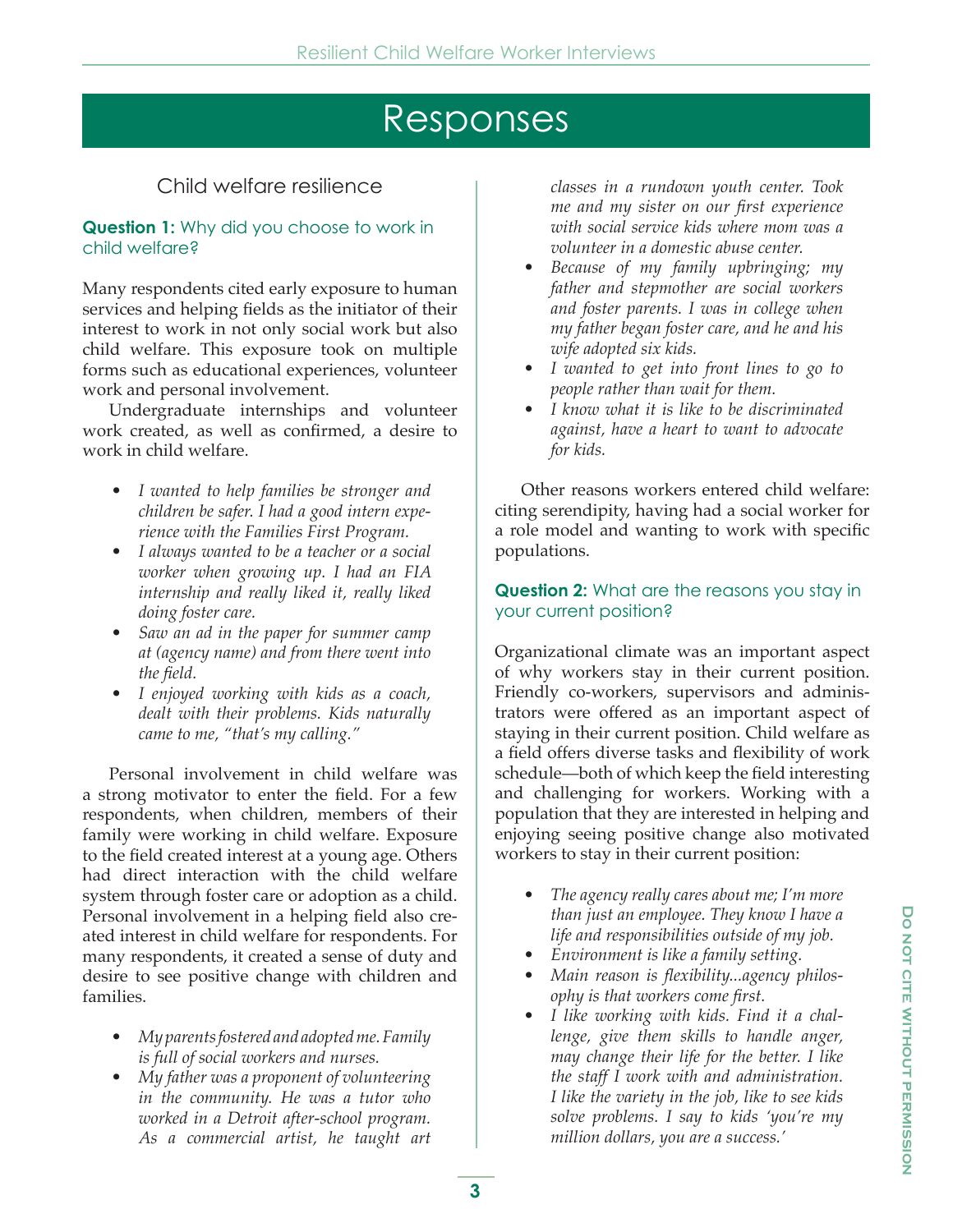*• I'm making a difference. Not every day but hold on to the good things I see happening. See the good, kids getting better. Families reunited, I'm a part of solution instead of putting blame.*

 Additionally, workers stated that they gained personal satisfaction and rewards from working in child welfare. Seeing the job done well and children and families remaining safe and healthy were strong motivators for workers in the field.

#### **Question 3:** What is it about you and the way you do your job that keeps you motivated?

Both organization and time management were mentioned by multiple respondents as important aspects of doing a job in child welfare. Both skills are needed to make a job full of variety and multiple tasks manageable and approachable. Personal qualities such as optimism, humor and a positive attitude also helped workers to stay motivated. Support systems, both professional and personal that offer assistance and a sense of confidence were beneficial for resilient workers as well. Professional support systems were of the most importance in the first year of child welfare work, where supervisors and directors played an important role in keeping their workers motivated and successful. Co-workers offered positive support and understanding, which assisted workers in maintaining balance between their workload and their personal life.

 Overall, most respondents took great satisfaction in seeing the system work and ensuring the safety of children and families. This is what motivated them to stay not only in the field of child welfare, but in their current position as well. A love for the population they are working with as well as being able to see positive change with those individuals and families, enhanced the desire of respondents to stay and to continue work in child welfare.

- *I do have a lot of time management and organizational skills. I can deal with stress. I am motivated to help families. The more you give, the better you feel. I am motivated to get kids back to families.*
- *What kept me in casework is I saw changes in people and saw evidence that the best decision had been made for the child. Even*

*when things didn't go well, I had support from other staff and had good supervision the first years there, faith, felt that God wanted me here. I enjoyed the work and felt supported.*

- *Being able to help others, helping staff and kids, being able to have the power and means to go beyond what is expected to help someone.*
- *I have personal satisfaction with the job and feel appreciated by the agency. I feel valued. Current agency director is good at showing appreciation. I stay motivated by challenging myself with goods to achieve and strive to make things better.*
- *I want to see kids through in first year. I feel an obligation to stay with kids. I want them to achieve permanency.*
- *I like the success of adoption; I see the connection between kids and families who are well-matched. A desire to advocate for the underprivileged kept me in the field. I know my limits and will step back when I need to. My administrator respects this and gives me a break.*

#### **Question 4:** Please describe any significant experiences in your child welfare career that have kept you involved in the field.

Positive feedback from clients motivates workers to stay involved in the field. A few respondents had former clients come back to thank them, and let them know that the worker had helped them even if they did not express their thankfulness at the time. When previous clients contact workers, sometimes at a much later date in time than the period in which they worked together, to share their outcomes or to say thank you, it allows the worker to see the positive impact they made. This motivates them to keep trying with their current clients.

*• A teenager I worked with previously came into the group that I currently run. The things that I remembered were not the same that the girl remembered. The girl remembered the positive side of what she had done. This client had her rights terminated, and now she is doing well and remembered her experience positively.*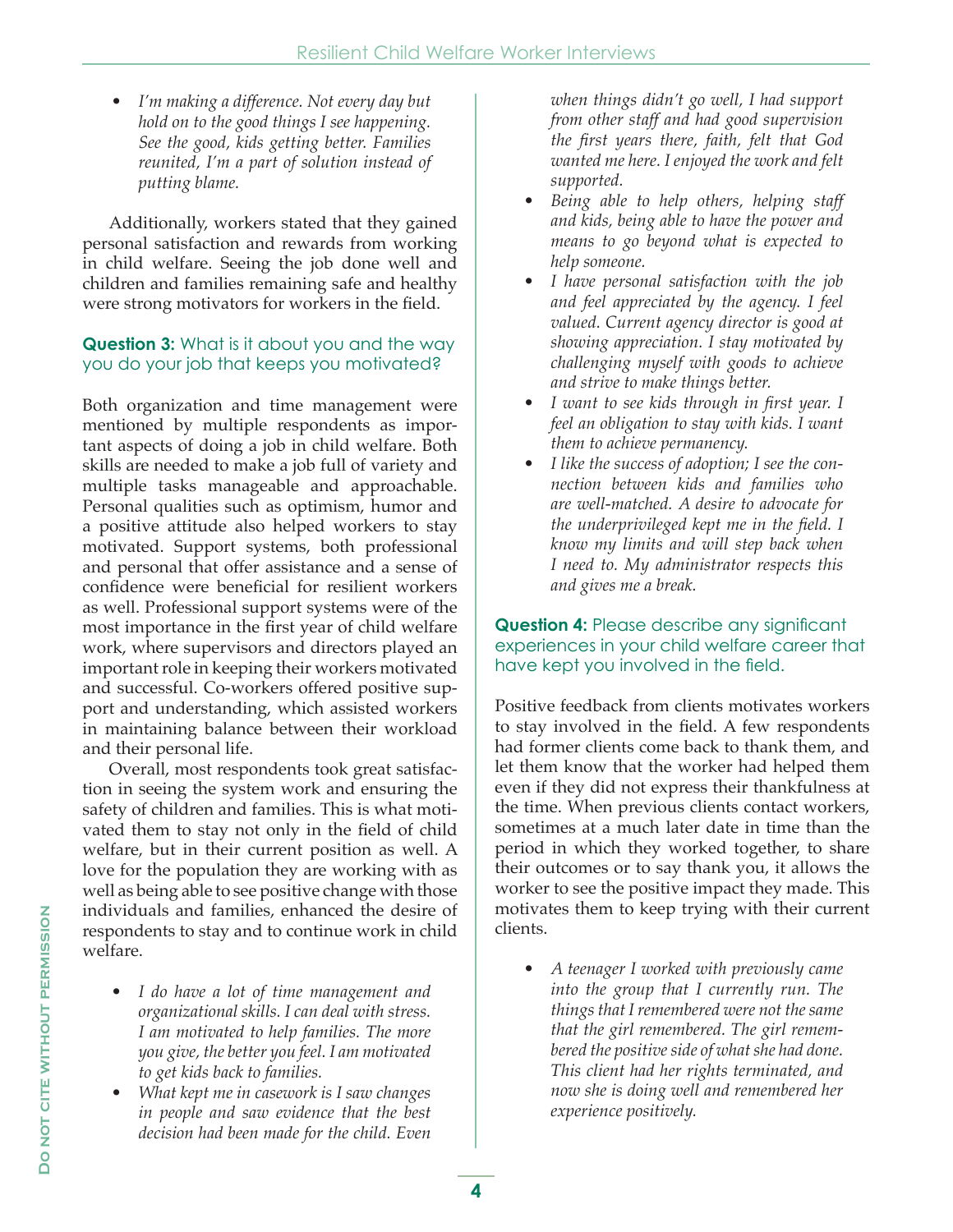- *Knowing that others think I do a good job helps me to want to stay involved. I also get a lot of cards from children that I have worked with who have aged out. That is a great reminder of what we can do. I recently got an invitation to a wedding from a former child on my caseload.*
- *A foster mother who is a single mom and has medically fragile kids went back to school for a medical degree. She has an amazing outlook on life, very positive. She perks me up and keeps in touch.*
- *I have had kids who contacted me years later to say hello and how they were doing. When you hear back from families or a child and hear they have a job and stay out of trouble; it is satisfying.*

#### **Question 5:** Is there anything else that I need to know to understand what keeps you in the child welfare profession?

Spirituality and a sense that working in child welfare was "a calling" were again mentioned by multiple respondents as what keeps them active in child welfare. Spirituality is another form of support that workers rely on to make it in the field. When respondents felt called to the field and that it was a good fit with who they were as a person, it gave them a sense of purpose, which motivated them to keep working with clients even when times were difficult and success appeared far off.

- *Love working with kids, knew from early on that this was for me.*
- *My spirituality. This is a calling; without this, I'd give up. My agency supports this.*
- *The grace of God.*
- *I just love it. This is not just a job. I have a sense of ownership.*

 A few workers raised the issue that they remained in their current child welfare job due to extenuating circumstances such as family, money and the hassle of changing jobs.

- *Single parent, son in college, can't come up with something else to do.*
- *I feel comfortable in my current position right now. I would leave if I could do that easily.*
- *I don't know. Am I too dumb to leave? Need to be a ray of sunshine for kids.*

### Supervision and mentoring

#### **Question 1:** Describe a time when you mentored or coached someone.

Mentoring and coaching experience varied between respondents. Only one worker did not have any mentoring or coaching experience. Two respondents had negative experiences with mentoring and coaching. After reflection, they realized they are not the right people to take on a mentoring or coaching role, offering that it was tough, too hard and too intense.

 Most often, mentoring and coaching were done with new employees, followed by co-workers, clients and interns. Positive skills used in mentoring and coaching were identified as listening skills, encouragement, assistance in setting goals and offering support, with an overall goal of setting a supportive and positive environment.

 Other aspects of mentoring included explaining agency policy and procedure, shadowing in the field, training new employees, debriefing and explaining how the system works.

- *I was a party to many workers and interns in training. Explained things thoroughly. Explained how the system works and encouraged them through each step of the job. Checked back with them, went into the field with them if they wanted me to. Offered support, debriefing, found out I enjoyed mentoring and the one-on-one approach.*
- *When I was a trainer, I would spend time with staff or units. Purposefully listened to them—frustrations as well as goals. I encouraged them with personal goals and learned that supervising someone is tough, too hard; it burned me out, too intense.*
- *I am in charge of training all new people. I am supportive. I tell them that the job can't be learned overnight, that it is ok to make mistakes; and you will, but it is ok. Made a supportive environment.*
- *I learned I was a good listener and that you never know when you are being a role model for someone else and have to be careful how you carry yourself.*
- *I did shadowing and one-on-one meetings that went beyond weekly supervising. I learned it's easier to do a job than teach someone to do it.*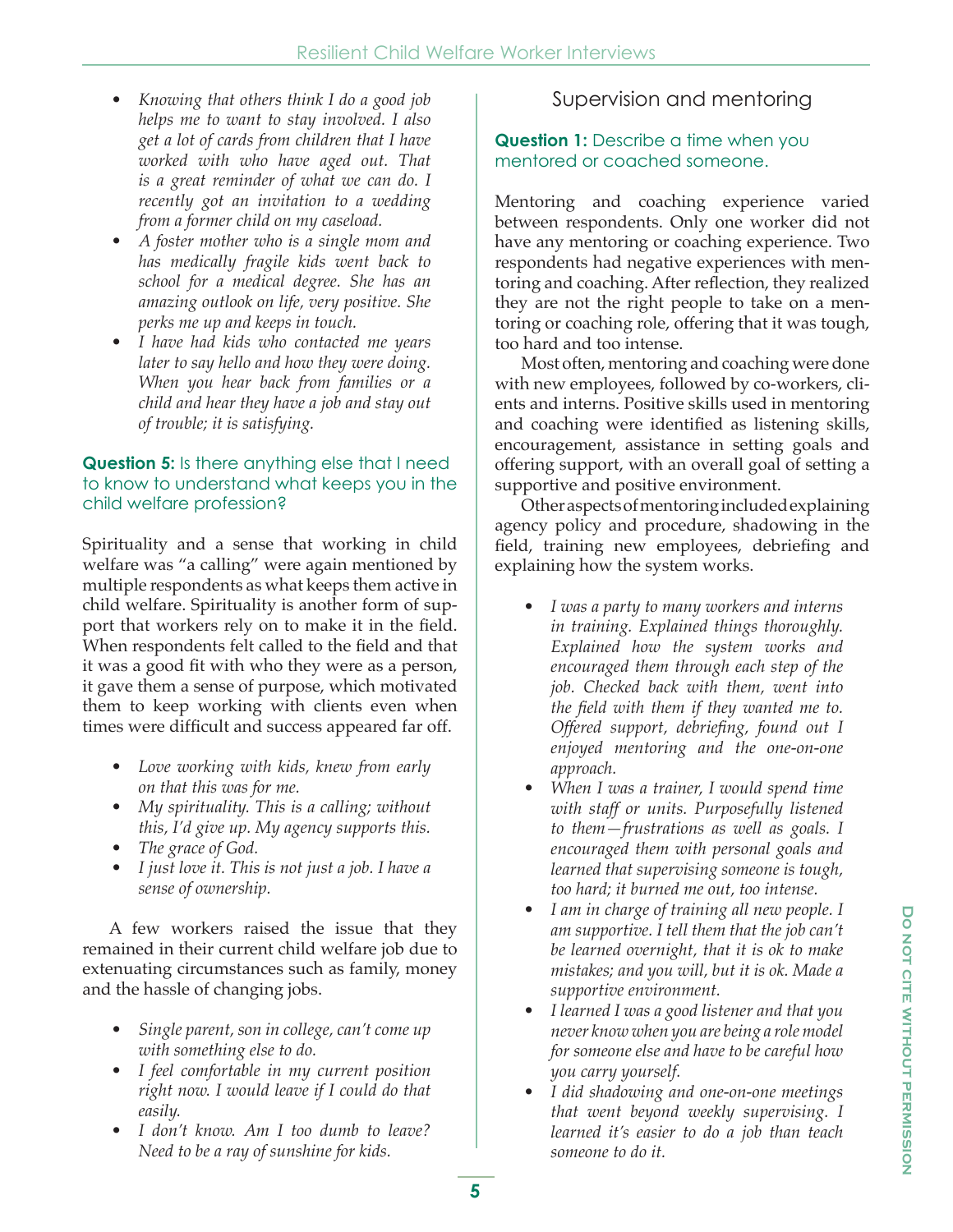- *I have a lot of interns that I work with. They are fresh and excited, and it revives you. Sometimes they give me good, fresh ideas from school.*
- *Model how to interact with families and how to treat people. Humane modeling. I repeat things over until a light goes on. I pull someone with certain skill who can be paired with someone who is weak in that particular skill. Repetition is important. Team approach is important.*

#### **Question 2:** Describe any mentoring or coaching you personally experienced.

Mentoring relationships were split between professional and personal. Professionally, mentors were co-workers and supervisors who took the time to foster the personal development of the worker to be able to cope and handle the professional stress and aspects of a job in child welfare. These mentors were supportive, encouraging, knowledgeable of the job and offered both constructive and positive feedback on all aspects of their job performance. Personally, mentors were parents and teachers who taught independence and perseverance, were supportive and encouraged self-care. Both professional and personal mentors encouraged respondents, inspired confidence and modeled or taught leadership skills.

- *Supervisor was a mentor. Liked how she made decisions by looking at different prospects. She was encouraging. She helped me develop confidence and leadership skills. She saw potential in me when I didn't see it.*
- *My mother was my mentor. She was a teacher, single parent, worked part-time and got a master's degree. Taught me life and independence, which is what I am trying to teach these families.*

#### **Question 3:** Describe the best supervisor you have ever had in your child welfare experience.

Respondents favored supervisors who did not micro-manage, yet offered advice in the problemsolving process. Supervisors who remained supportive of their workers' decision-making abilities, demonstrated trust and offered further support to

back the worker after the decision had been made were appreciated.

 Supervisors who had previously held the position that the worker currently held were helpful and knowledgeable about all aspects of the job. Most often respondents listed qualities and skills such as good time management, flexibility, open communication and good organization as things that made them favor their child welfare supervisor. Timely and consistent feedback from supervisors was very helpful for workers. Further, supervisors that remained open, available and approachable were also favored.

- *The best supervisor I have had has utilized my strengths and has fit my personality into my job, not expecting me to fit my job into my personality. Taking the time to point out my strengths, helping me learn how I can use them more effectively and meeting with me regularly.*
- *She was dependable, could hold and fill regular supervision time, always met with her, could count on that weekly time.*
- *Current supervisor, he always sets meetings, always available by phone and e-mail. He removes barriers.*
- *Very supportive, helpful, organized, knowledgeable and sympathetic. Would help me out any way she could. Would give me praise, written on report were messages of praise. I appreciated her upbeat personality.*

#### **Question 4:** What supervisory approach or style helps you do your best work?

Most respondents appreciated a supervisor who did not micro-manage. Independence was an important aspect of their job. Yet, they wanted to know that their supervisor was available to them and willing to help when they were in need of assistance. It was important to workers to have a supervisor who trusted their judgment and decision-making ability. Respondents reacted positively to supervisors who were balanced in their approach; not too laissez faire and not overly directive.

*• Allows some independence, but is there to support and talk things through. Not too directive, but not too hands-off. Likes*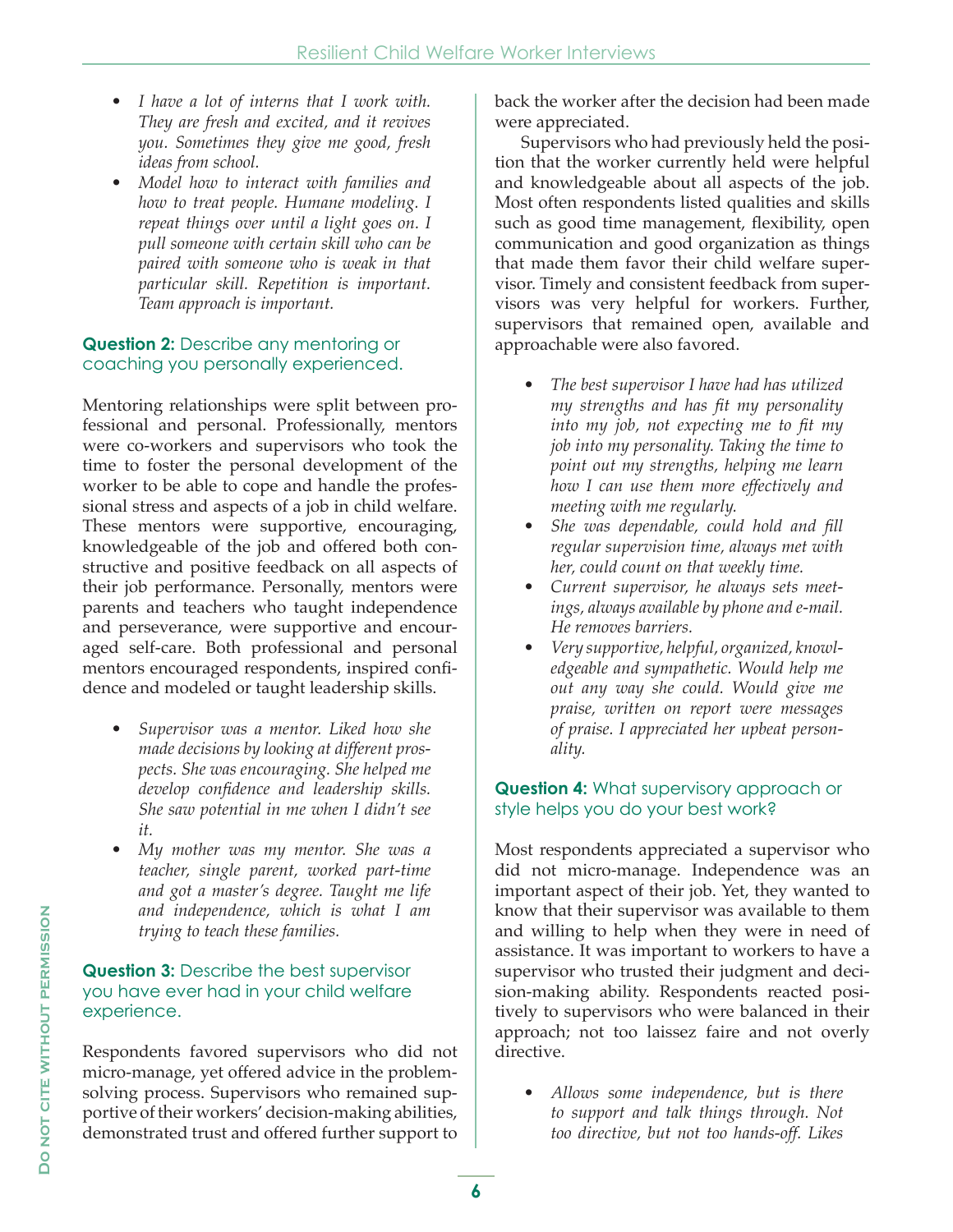*some direction with good decision-making skills.*

*• Lets us do our job, doesn't micro-manage, gives support when needed, available, when needed helps identify options vs. giving directions. Be positive.*

#### **Question 5:** In your opinion, what are the three most important qualities supervisors need to possess to maintain positive staff motivation?

Supervisors need to possess a range of qualities, knowledge and skills to ensure their staff remain positive and motivated. Respondents feel supported when their supervisor is competent and knowledgeable about the supervisee's job.

 Supervisors who previously occupied the position that they now supervise have a better understanding not only of the nature of the job, but of the role, goals, time frames and deadlines that the worker will face. These supervisors have a realistic expectation of the job.

 Flexibility in scheduling is important to workers. Roles, goals and deadlines are most useful to workers when they are presented in a clear manner and supervised with flexibility.

 Workers need physical accessibility and open communication from their supervisor in order to thrive. Open door policies encourage workers to engage with their supervisors. Feedback—either written or verbal regarding the strengths of the worker and the job that has been completed motivates workers. A supervisor, who has the ability to give guidance and support by building up their workers, consistently using positive feedback, increases the motivation of their staff.

- *Take time to listen on a regular basis. Being dependable and accessible. Able to give encouragement. Understand how to encourage each person and look for opportunities to encourage.*
- *Balance between listening and allowing staff to vent. Being someone who can hold high expectations of staff and hold them accountable.*
- *Supportive, knowledgeable about the supervisee's job functions, being organized and clear on what the goals are—giving appropriate direction.*
- *Open door, ability to listen to staff. Know job well enough to assist with work when they need it. Positive attitude, if my attitude is bad, it will reflect on everyone else.*
- *Competence, people have to have faith in their supervision. Clear expectations for what they need from their staff. Feeling supported, that staff's best interests are being looked after (got your back).*

# Agency qualities

#### **Question 1:** Please tell me about what most attracted you to work in your current agency.

Most respondents stated the reputation of the agency—with human service providers as well as the community—strongly influenced workers to seek employment with their current child welfare agency. Many workers were drawn to their agency based on the mission and values of that agency. Either they believed in the services or programs that the agency offered, or their personal values were closely aligned with those of the agency, especially in the case of agencies with faith-based missions.

 The organizational culture of the agency also attracted workers. Friendly and caring staff and supervisors as well as organized programs and management made agencies attractive to workers. When workers were met with a caring and friendly work environment during the interview process, the experience positively impacted them.

 Other workers returned to the agency where they had done their internship or placement during their social work education.

*• I had done an internship with them and had a good experience. When I got married and came back to the area, I applied. They have a good reputation in the area. Also they have a faith-based agenda, which appealed to me.*

 Benefit packages and salary attracted some workers to their current agency and position. Other workers were impressed with the interview process, the location of the agency and the organization and cleanliness of the building.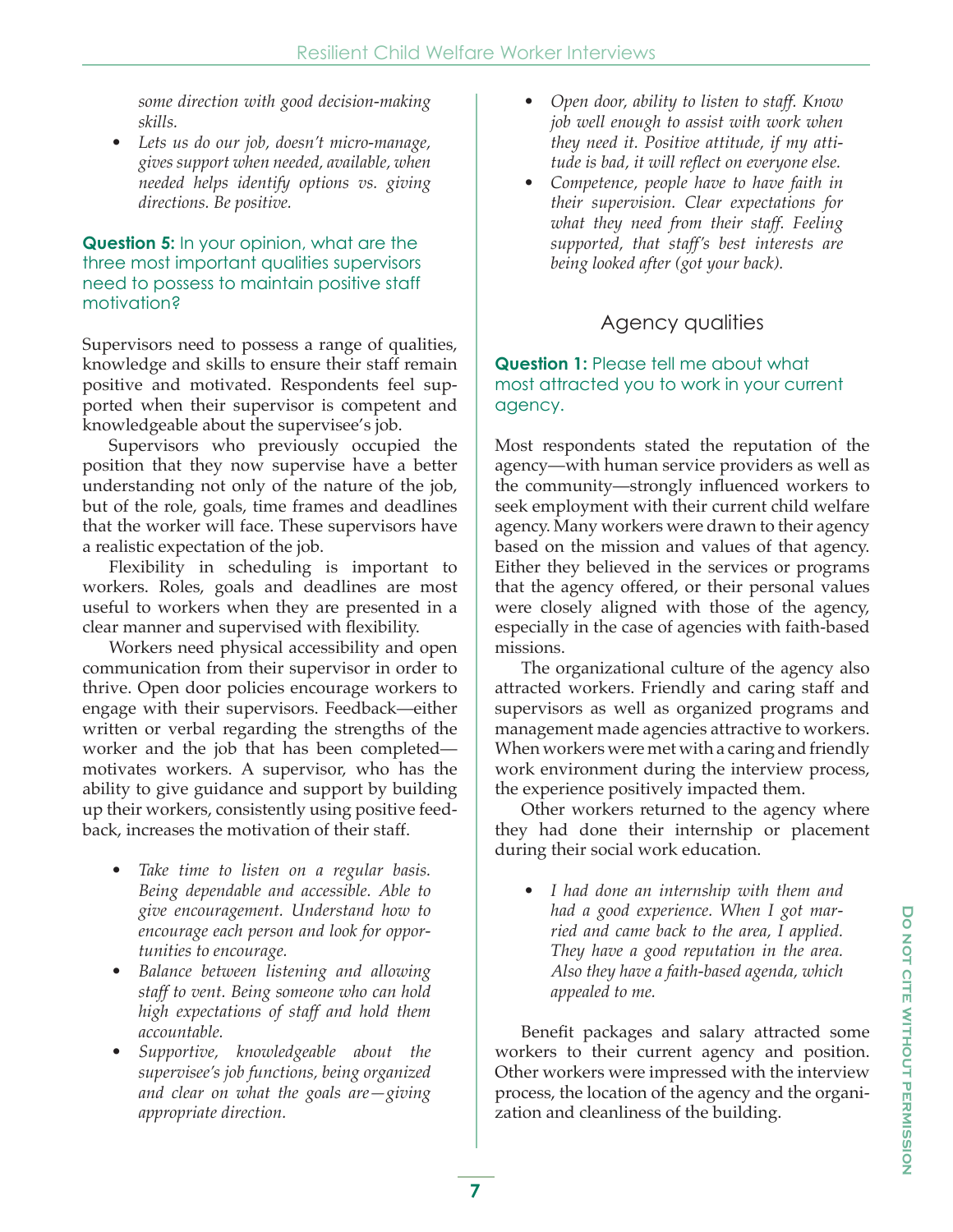- *I knew a person who worked here. The pay motivated me, and helping children made me proud.*
- *It is close to the community where I live. It's a chance to do social work in my community. They offered me more money and appeared organized; and different programs worked together for kids and families.*

#### **Question 2:** Describe those experiences with your agency that reinforce your sense that this is a good place to work.

Staff, supervisors and administrators who create an environment of support for workers reinforce that the agency is a good place to work. Support was described as supervisors and co-workers who listen, being able to talk to supervisors and co-workers when needed, allowing flexibility in their work schedule to meet family needs, having enough personal and sick time, and an overall sense of caring in the agency.

- *My agency is understanding. Not only do they understand that family is important for the kids I serve, but also to my family. They understand that I need to go home early because my child has a birthday.*
- *People care about each other here. I had a death in my family, and the agency gave me three weeks off. I have a lot of sick and personal time. They are very supportive of employees' families.*
- *People show how much they care about kids. It is more like a family setting. It looks like a home. This helps prepare kids to move to a family, helps with home training.*

 Autonomy in decision-making and the ability to implement new ideas and strategies motivated workers to stay at their agencies. Supervisors who did not micro-manage yet offered workers a sense that the agency backed their decisions and would stand behind them was important to many respondents.

*• If something needs to be done, they give you the assignment and let you do it. It is really hands-off, not micro-managed at all. The agency is sincere, caring for people, kids, staff and their families.*

- *A couple of cases had completely fallen apart...despite issues with my agency's objectives, I was backed by my agency. I feel my agency will stand behind me.*
- *The agency will take your ideas and implement what they can. People have a common cause of helping residents to be productive. We work together to help residents do things differently when they get back into their home environment.*

 When agencies appeared resilient to workers, it also fostered a sense that the agency was a good place to work. Budget cuts, funding issues and agencies closing that offered similar services did not cause these agencies to close. Through hard times, these agencies remained supportive and appreciative of workers and demonstrated a commitment to helping children and families.

- *The agency itself is resilient; it is able to get through tough financial times. It has a commitment to true treatment. There is a lot of therapy going on, not just behavior management.*
- *It is still operating, it is still here. Others have closed. Agency has expanded services. We have an outstanding supervisor who is out in the community networking and keeping doors open.*

 Ample training and seminars were beneficial to workers. Not only did these provide them with additional skills and information to increase their job and service skills, they demonstrated an agency's dedication to its services and its workers. Incentives such as bonuses, retreats and Christmas parties were ways that agencies showed staff appreciation.

- *Every year, "our day" for upper management, workshops are offered in the morning, you choose what you want. Workshops include: how to take care of self, how to motivate staff. There is lunch and a meet-and-greet in the afternoon. Every year there is an annual Christmas party for staff even when money is tight; there is staff appreciation.*
- *Agency really supports training opportunities, has a nice physical work environment. I went from a cubicle to a private office.*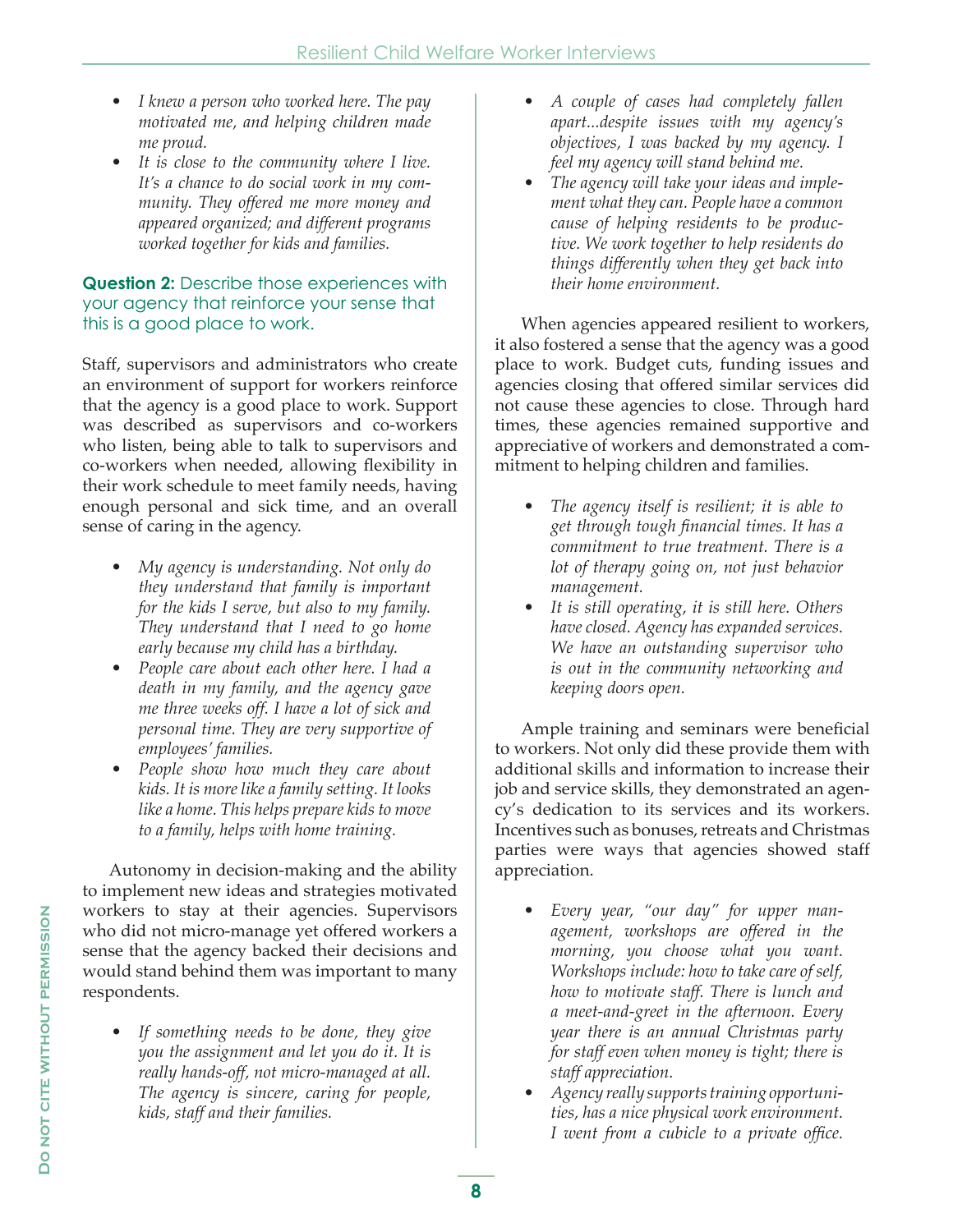*Administration tries to meet the needs of the staff despite high caseloads. They work on improving morale even when the budget is constrained. They offer compensation, staff retreats and longevity bonuses.*

#### **Question 3:** Please give concrete examples of how your agency supports you.

Flexibility in scheduling was the most frequent way that agencies showed support to workers. This broke down into flextime, mental health days, paid vacation, sick time, the ability to earn "incentive" days off and the ability to create one's own schedule. This was especially important to workers when there were personal health problems, or health problems with family members that required additional accommodations, most often being time off.

- *They allow me to flex my schedule around my kids. Supervisors are always available to talk. Most of my problems revolve around kids, so having flex time with my workload was important. When I need to go, they always help me.*
- *I have had a lot of surgeries on my eyes. They were so encouraging. They allowed me to work at home. They never told me to hurry back but to take my time. I really appreciated that.*

 Making ample training opportunities and tuition reimbursement available for workers to further their skills also demonstrated agency support. Workers also appreciated access to support staff and aids to assist with casework. An open door policy with administrators and frequent supervision time where feedback and recognition could be gained supported workers.

*• Tuition reimbursement. President of organization is a phenomenal person. If you want to talk, he has an open door policy. Very personable person, will help you if he can; this is true for all of the management.*

 A few respondents stated their agencies watch for and help to prevent burnout. One respondent stated that her supervisor moved her to another position when he sensed she was getting burned out.

*• The agency recognized that I was getting burned out and transferred me to another job. This showed support.*

 Additional ways that agencies demonstrated staff appreciation and support were through agency newsletters, retreats, potluck dinners and picnics.

**Question 4:** Please explain the role that your work group plays in how well you feel supported in your work.

Work groups offered various forms of support for workers. Formal or informal, they offered help and a sense that someone "has your back." Work groups were most helpful when they had open communication, especially if supervisors were part of the work group. This was another way that showed that the agency and administrators supported the decision-making abilities of workers. During team and work group meetings, workers shared resources and experiences and found that "two minds are better than one."

- *My immediate team is vital. We can share resources, vent feelings, offer ideas, share experiences. My team gives me new resources especially around independent living for kids, especially funding.*
- *It is a strong environment of people backing each other up.*
- *I know that if I went to anybody, they would help me. I can go to anyone and be pointed in the right direction.*

## Retention of others

#### **Question 1:** In your opinion, what are the primary reasons employees leave your agency?

Educational and professional advancement was the most common reason that employees left their agency. Workers left to finish degrees or obtain a master's degree. Others moved to a higher position with another agency. For some, the agency they were working at was a stepping-stone to move to another agency. For a few, the job did not meet their expectations, and they sought a position with another agency.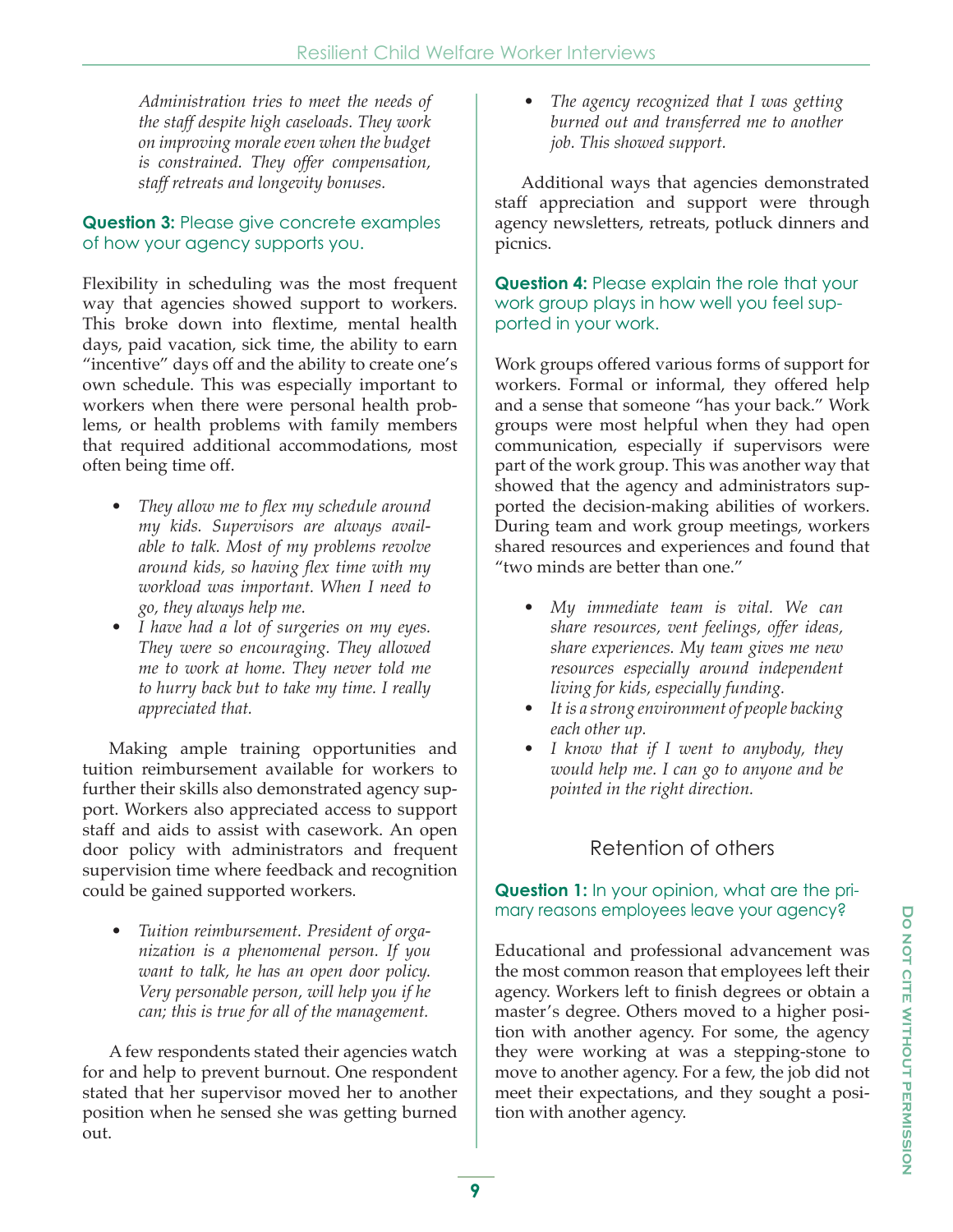- *75%-90% of my agency is younger staff. It's usually their first job right out of college or graduate school. Graduate school does not prepare you for what you are going to do. Many leave the job because it is not what they expected, and they are burned out.*
- *To further their own careers. They go back to school and go into related fields. Want higher pay, so they get out of nonprofit field. Some are burned out and leave the field to go to other types of social work positions.*

 Low pay and high workloads, causing stress and burnout were cited as additional reasons that employees left their agency. This caused some workers to seek employment in a different field and others to move to a different agency.

*• Pay is not enough for the time spent at work. A lot of hours, huge caseloads with a lot of activity. The stress of the job.*

 Other respondents stated that workers left their agency due to bad relationships with supervisors, feeling unappreciated and having family priorities as additional reasons.

#### **Question 2:** What might improve retention of staff in your agency?

A clear job description, which describes the position within the agency in great detail, respondents thought would lead to greater retention. This paired with extensive training for new employees would help decrease stress and the feeling that the job does not meet the workers' expectations.

*• Have people better understand the job, making sure that new people are connected to agency and paperwork. Make them better aware of what job entails before they take it.*

 Lowering caseloads was also offered as a suggestion to improve agency retention. Other respondents thought that increasing the pay for the position would help to draw people into the field and help them to stay there.

 Training, again, was mentioned as an important part of child welfare worker retention. Respondents felt that additional training for new and seasoned staff would help to decrease turnover. Open communication and frequent and good supervision was mentioned again. Both of these appear to be key to increasing agency retention.

### Individual experiences at agency

#### **Question 1:** Do you feel emotionally and physically safe at work?

Most workers felt both physically and emotionally safe at work. Supportive co-workers and administrators added to the feeling of safety workers had. Emotionally, work groups and open communication between workers and supervisors helped workers unload and discuss anything. Coworkers and administrators also helped workers to realize and understand potentially dangerous situations, both emotional and physical.

- *Yes, the team I supervise is close, and if a boundary is crossed to where I don't feel I am safe, I am going to tell you. The openness of the teams to know how you feel, and they respect that. I feel physically safe.*
- *Yes, emotionally safe. People who work here have a sense of integrity, not backstabbing, people care. Physically, the building is safe, and they always try to make it safer.*

 Physically, safety precautions were in place that made most workers feel safe. Workers who had access to cell phones and walkie-talkies stated this added to their feelings of safety. Other agencies had safety procedures, locked doors and security systems at doors.

*• Most of the time I feel physically safe. No incidents here where I have been at risk. Safety committee where I lead. A couple of incidents that unnerved that have put precautions around. Administration makes it clear that you can take someone with you if you feel uncomfortable.*

#### **Question 2:** What are the top stressors of your job?

Large caseloads and limited time to complete them was the top stressor for most respondents. State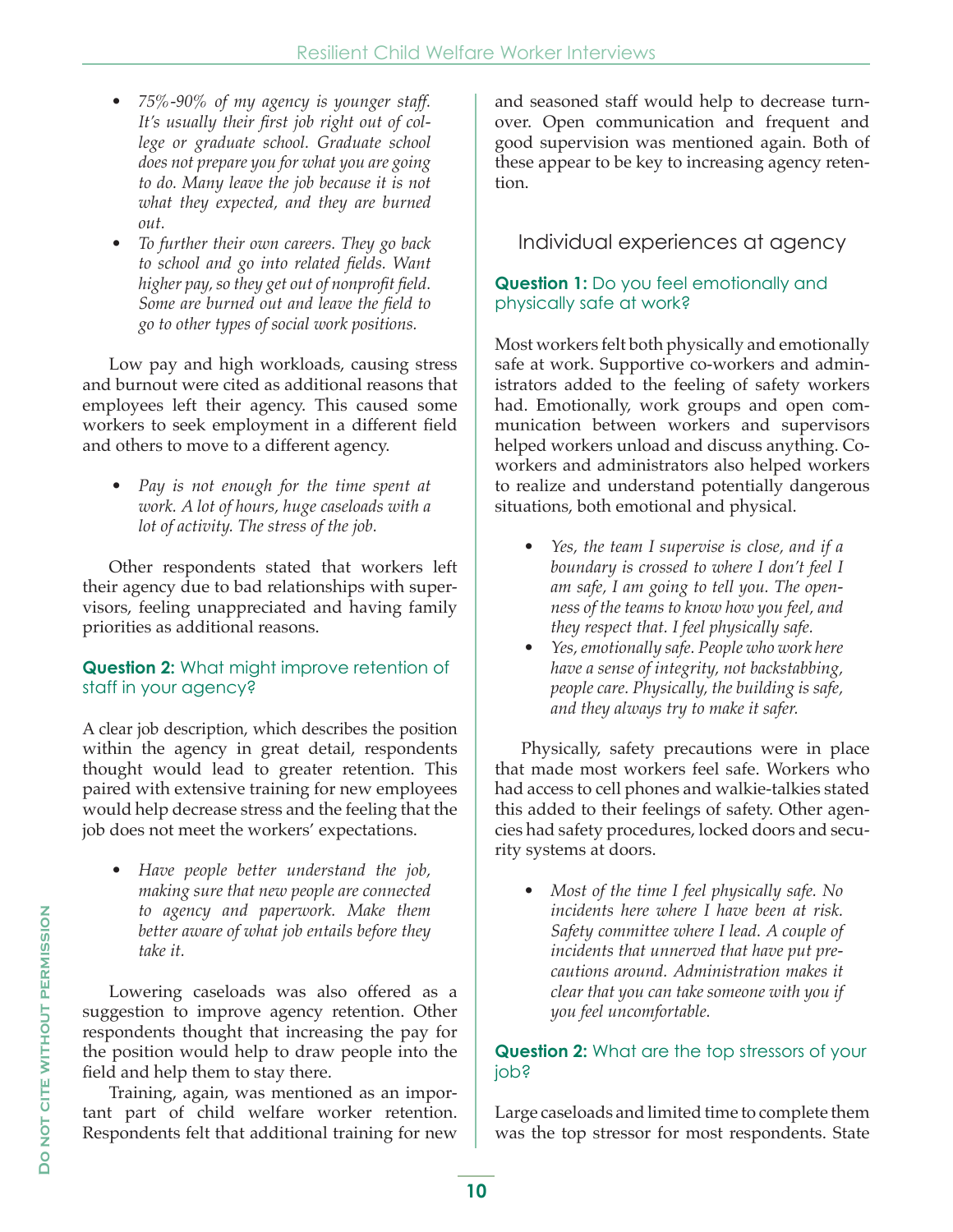mandates, court proceedings and large amounts of paperwork for each case, increased the sense that workers did not have enough time to complete their work. This increased when there were limited resources to try to meet the needs of the client.

- *Not having enough time to do something the way that it needs to be done. I struggle with needing to be more efficient. Too many meetings, too much processing.*
- *The amount of work. Deadlines for reports, court hearings, meeting all of foster home visits. So many monthly duties.*
- *Too much to do and too little time. So many requirements for so many sources. Workers are in the middle of the conflict. Replacing kids from foster home to foster home. Court inconsistencies, hit with curve balls I can't anticipate. Some judges are hard to understand with their decisions. It is stressful to be a helper and an enforcer at the same time.*

 Dual roles were stressful for some respondents. Trying to be both a manager and a direct care provider caused stress for workers. Other stressors were disruptive clients, problems with staff, fear and stress that clients feel.

#### **Question 3:** Do you feel you are able to maintain a balance between your work and personal life?

Most workers were able to maintain balance between their work and personal life. Flexible schedules, reducing caseloads and hours worked decreased stress for workers. When workers had the realization that "everyone can't be saved," it helped them to have greater balance at work. Others found ways to separate work from home life and ways to "leave work at work."

- *Yes, I got rid of the save the world badge. It took me a couple of years to create balance.*
- *Yes, because of the flexibility. There is a lot of work to do, but being salaried, the compensation is flextime; it is so important.*

 Personally, family support and hobbies helped to reduce stress in workers. Taking time off to do non-work-related activities also helped workers to feel balanced. Faith and church assisted some workers to keep the personal balance they needed in their lives.

 Other workers stated that they were feeling burned out and were not always able to maintain balance. It is a constant effort to keep work and personal life separated. Some workers stated that they try to not let the two co-mingle, keeping them very separate physically helped to mentally keep them separated.

*• I don't bring work home. Generally, I keep work and home separated. My husband has no idea what I do at work.*

#### **Question 4:** Do you experience a sense of connection and belonging at work?

Most respondents feel a sense of belonging and connectedness at their agency. Informal gatherings with co-workers, regular team meetings, worker recognition and formal work events fostered a sense of connection and belonging at agencies.

- *Yes, we have morale boosters and community boosters. One time a month, we celebrate birthdays, and one time a year, we have a wellness day at the YMCA.*
- *Yes, through talking with staff. We share personal stories with each other, coffee breaks, go out every couple of weeks for lunch. Our personalities are similar and generally we like each other, we have similar values. Supervisor is committed to getting feedback, and all suggestions are valued, good to work with. The director has the same commitments.*
- *Yes, I think of this as my family. My husband and I socialize with people from work, but don't discuss work.*

 Again, supportive and available management and supervisors were a key factor in workers feeling connected at work. When feedback and input was valued and management was accessible and open, workers felt connected.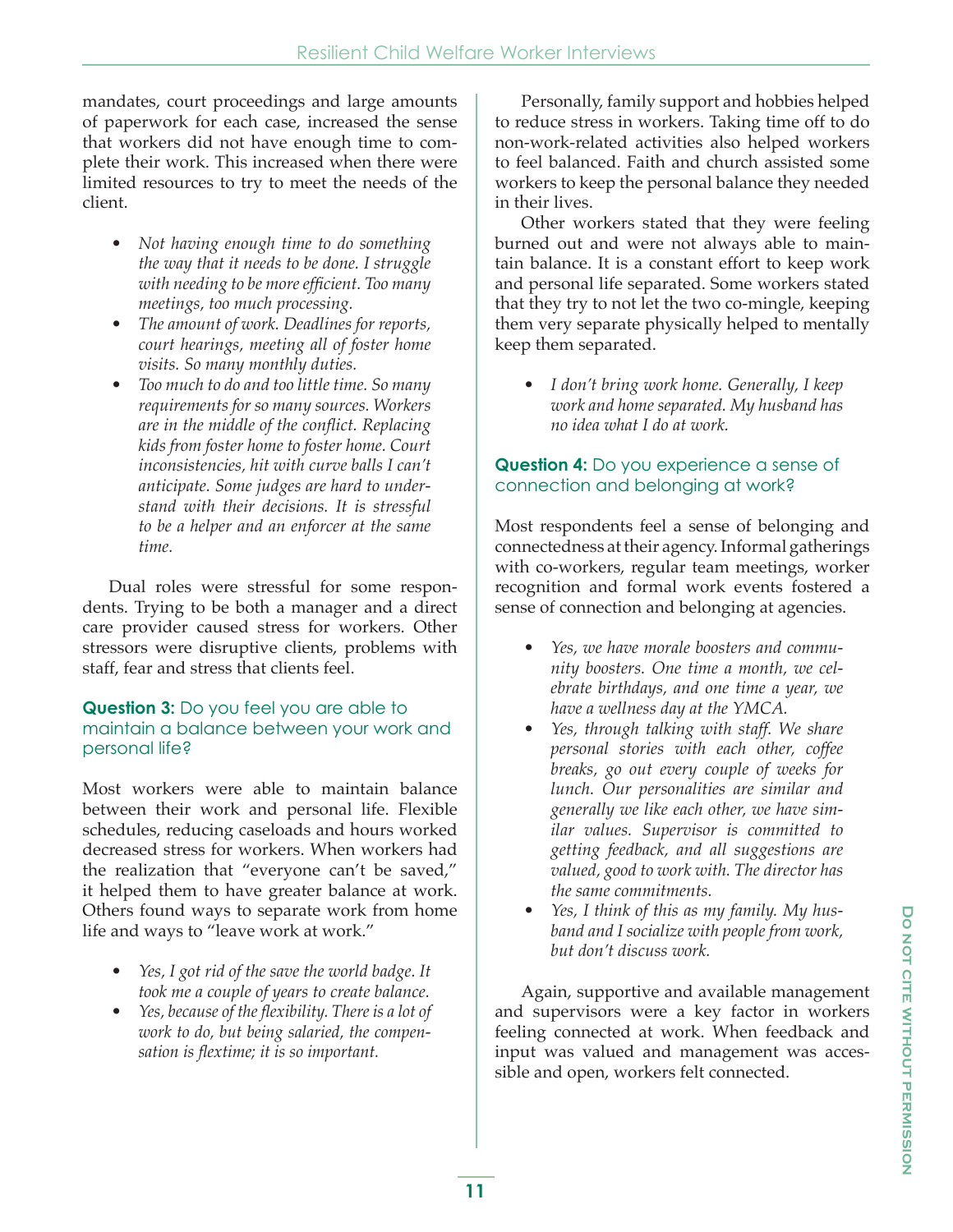### Child welfare training recommendations

**Question 1:** Please describe those courses or educational experiences that best prepared you for your work in child welfare.

Respondents stated that courses in psychology, child psychology, sociology, child development, criminal justice, human behavior, behavior management, family systems theories, human resources, business, clinical, social work and social problems and social relationships best prepared them for work in child welfare. Internships were also stated to be a beneficial educational experience in preparation for work in child welfare.

#### **Question 2:** What would you have liked to have had more of in your formal educational experience to better prepare you for your work in child welfare?

Before entering the child welfare field, workers would have liked more preparation in, or knowledge regarding, child development, child welfare system, court system, writing, computer skills, working with abused children, group care, diversity and avoiding burnout.

#### **Question 3:** Tell me about the most helpful training you have received.

The following training topics were helpful to respondents: supervisory skills, attachment and loss, skills on new program start up, court system, anger management, sexual offender training, how to deal with group home situations, adoption, play therapy, ADHD and impulse control, special education laws, foster care, child welfare institute,

grant implementation and diversity and human relationships.

**Question 4:** What type of child welfare training would you like to see more of and why?

Respondents would like more training regarding: turnover reduction, diversity training, communication with children, working with families, program-specific training, forensic interviewing, casework, anger management, sexual abuse, disorders in adolescent girls, group home, teen drug problems, parenting, peer pressure, court system and supervision.

**Question 5:** In your opinion, what curriculum content is absolutely necessary to improve supervisor's and program manager's recruitment and retention of child welfare staff?

Respondents would like training to cover: interpersonal skills, staff motivation and empowerment, diversity training, staff hiring, team building, court system, handling staff complaints and problems, clinical practice, stress management, writing skills and organization and communication skills.

#### **Question 6:** In your opinion, what is the best way to deliver this training?

Preferred formats for training included: role play, practice, hands on, to be trained along with supervisors, one-on-one approach, energetic, expert teaching, mentoring, workshops, formal classroom training, child welfare institute and video instruction. Both on- and off-site training were offered as good training options.